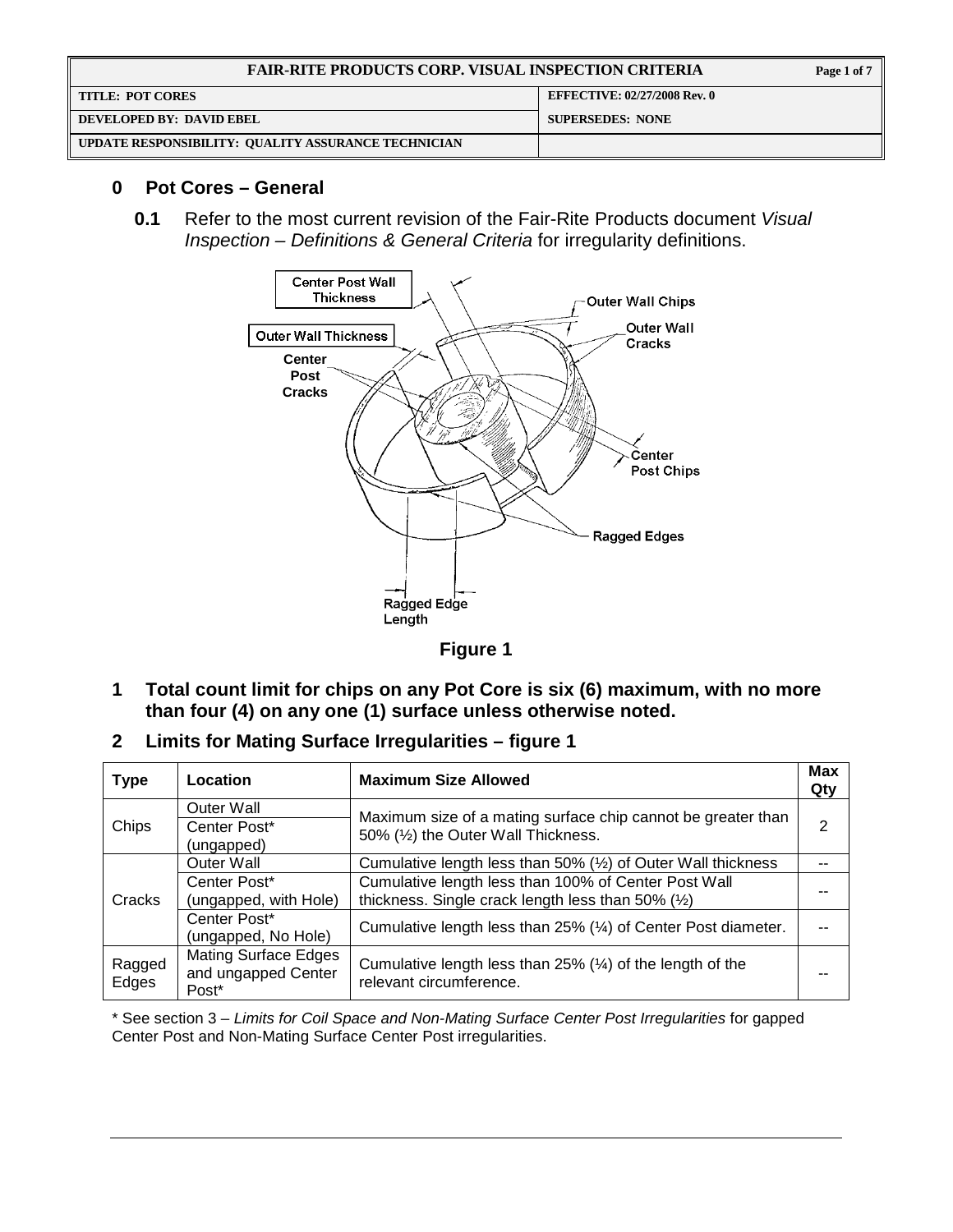| <b>FAIR-RITE PRODUCTS CORP. VISUAL INSPECTION CRITERIA</b> |                                     |  |
|------------------------------------------------------------|-------------------------------------|--|
| <b>TITLE: POT CORES</b>                                    | <b>EFFECTIVE: 02/27/2008 Rev. 0</b> |  |
| DEVELOPED BY: DAVID EBEL                                   | <b>SUPERSEDES: NONE</b>             |  |
| UPDATE RESPONSIBILITY: QUALITY ASSURANCE TECHNICIAN        |                                     |  |



**Figure 2** 

**3 Limits for Coil Space and Non-Mating Surface Center Post Irregularities – figure 2** 

| Type                             | Location                                   | <b>Maximum Size Allowed</b>                                                                                     | <b>Max Qty</b>                                         |
|----------------------------------|--------------------------------------------|-----------------------------------------------------------------------------------------------------------------|--------------------------------------------------------|
|                                  | Center Post, Non-<br><b>Mating Surface</b> | 25% (1/4) of Center Post Height (CH)                                                                            | 3                                                      |
| Chips                            | Center Post*<br>(gapped, with hole)        | Maximum size of a top surface chip cannot be greater<br>than 50% $(½)$ the Center Post wall thickness.          | 2                                                      |
|                                  | Center Post*<br>(gapped, no hole)          | Maximum size of a top surface chip cannot be greater<br>than $25\%$ ( $\frac{1}{4}$ ) the Center Post diameter. |                                                        |
|                                  | Center Post Base                           | Cumulative length less than 25% $(\frac{1}{4})$ of the Center<br>Post circumference - must be unopened.         |                                                        |
| Cracks                           | <b>Outer Wall Base</b>                     | Cumulative length less than 12% $\binom{1}{8}$ of the Center<br>Post circumference - must be unopened.          |                                                        |
| Ragged<br>Edges                  | Center Post*<br>(gapped)                   | 100% of Center Post inner or outer Circumference                                                                |                                                        |
| <b>Pullout</b><br>Bottom of Coil |                                            | Less than 0.003in (0.076mm) deep                                                                                | Less than 25%<br>$(\frac{1}{4})$ of the<br>bottom area |
| Sticking                         | Space                                      | Less than $0.001$ in $(0.025$ mm $)$ deep                                                                       | 100% of<br>bottom area                                 |

\* See section 2 - Allowable Mating Surface Irregularities for ungapped Center Post and Center Post Mating Surface criteria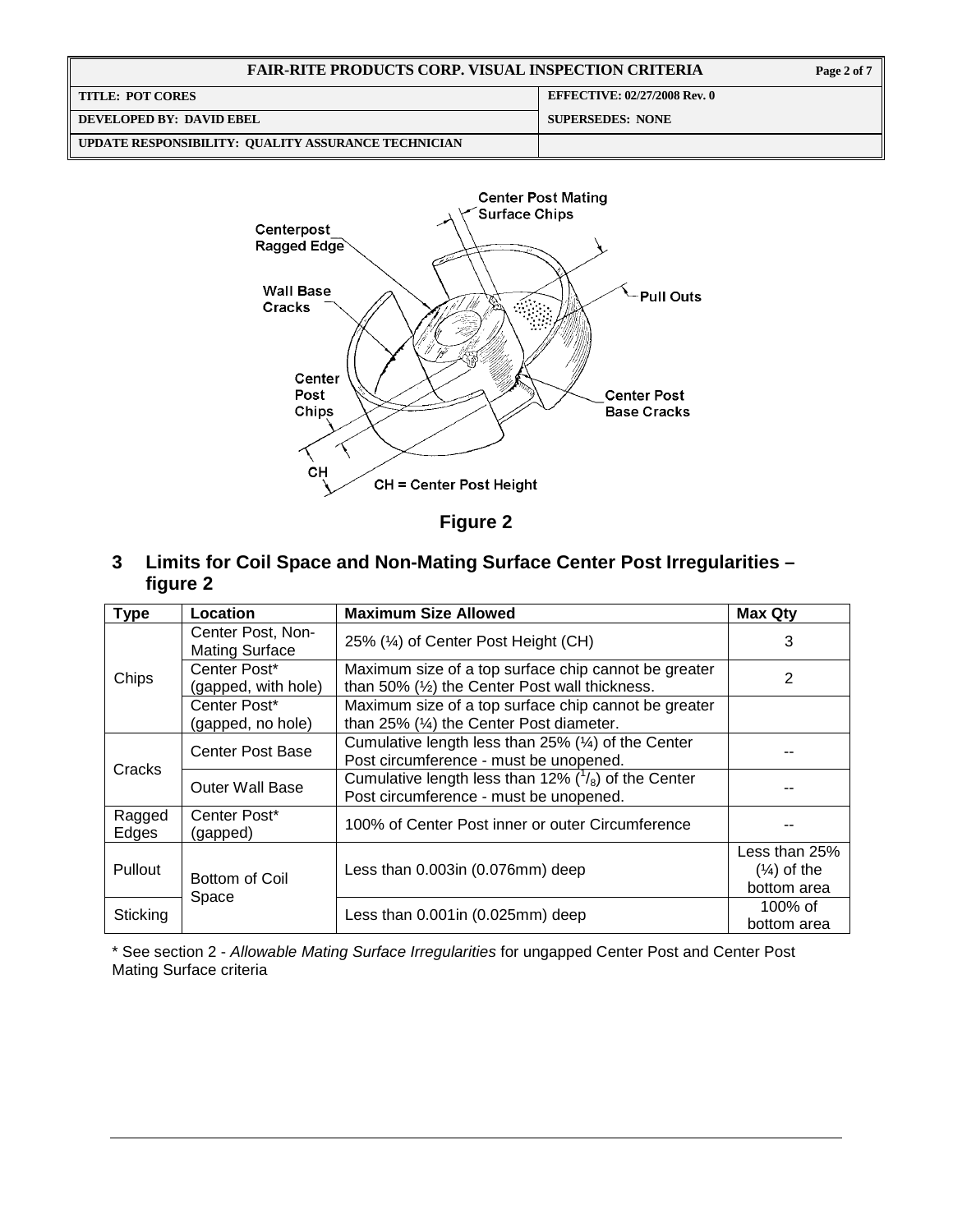| <b>FAIR-RITE PRODUCTS CORP. VISUAL INSPECTION CRITERIA</b> |                                     | Page 3 of 7 |
|------------------------------------------------------------|-------------------------------------|-------------|
| <b>TITLE: POT CORES</b>                                    | <b>EFFECTIVE: 02/27/2008 Rev. 0</b> |             |
| DEVELOPED BY: DAVID EBEL                                   | <b>SUPERSEDES: NONE</b>             |             |
| UPDATE RESPONSIBILITY: QUALITY ASSURANCE TECHNICIAN        |                                     |             |



**Figure 3** 

# **4 Limits for Wire Slot and Wire Way Area Irregularities– figure 3**

| <b>Type</b> | Location            | <b>Maximum Size Allowed</b>                                       | <b>Max Qty</b> | <b>Notes</b>                                                                                             |
|-------------|---------------------|-------------------------------------------------------------------|----------------|----------------------------------------------------------------------------------------------------------|
| Chips       | Wire Way            | 50% $(\frac{1}{2})$ of Core Height                                | 2              | Rule applies to chips beginning at<br>the mating surface and down or<br>beginning at the back surface up |
|             | Wire Slot<br>Mating | Width and length may be<br>100% of Outer Wall                     | $\overline{4}$ |                                                                                                          |
|             | Surface Areas       | Thickness in size                                                 |                |                                                                                                          |
| Cracks      | Wire Way            | Cumulative length less<br>than 50% $(½)$ of the Wire<br>Way Depth |                | Applies to each Wire Way.<br>Cracks must not be open                                                     |
|             |                     | Less than 100% of the                                             | 4 per slot     |                                                                                                          |
|             | Wire Slot           | <b>Outer Wall Thickness</b>                                       | edge           |                                                                                                          |
| Flash       | Wire Slot           | 0                                                                 | 0              | Flash not allowed in Wire Slot area.                                                                     |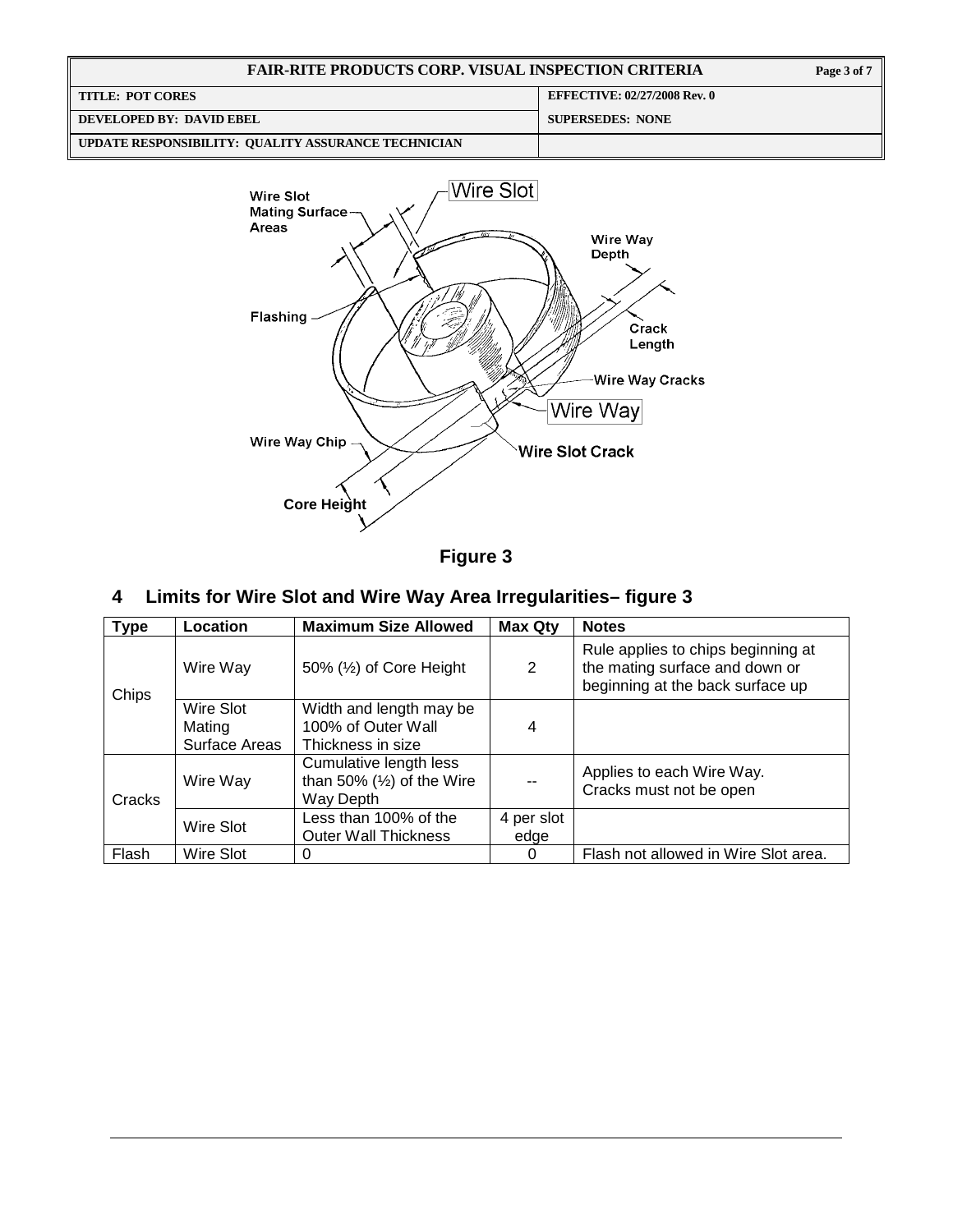| <b>FAIR-RITE PRODUCTS CORP. VISUAL INSPECTION CRITERIA</b> | Page 4 of 7                         |  |
|------------------------------------------------------------|-------------------------------------|--|
| <b>TITLE: POT CORES</b>                                    | <b>EFFECTIVE: 02/27/2008 Rev. 0</b> |  |
| DEVELOPED BY: DAVID EBEL                                   | <b>SUPERSEDES: NONE</b>             |  |
| UPDATE RESPONSIBILITY: QUALITY ASSURANCE TECHNICIAN        |                                     |  |



**Figure 4** 

# **5 Limits for Exterior Wall Surface Irregularities – figure 4**

| Type   | Location              | <b>Maximum Size Allowed</b>                     | <b>Max Qty</b> |
|--------|-----------------------|-------------------------------------------------|----------------|
| Chips  | Sidewall              | Less than 50% $(\frac{1}{2})$ of Core Height    |                |
| Cracks | Sidewall (Horizontal) | None allowed                                    |                |
|        | Sidewall (Vertical)   | Less than $25\%$ $(\frac{1}{4})$ of Core Height |                |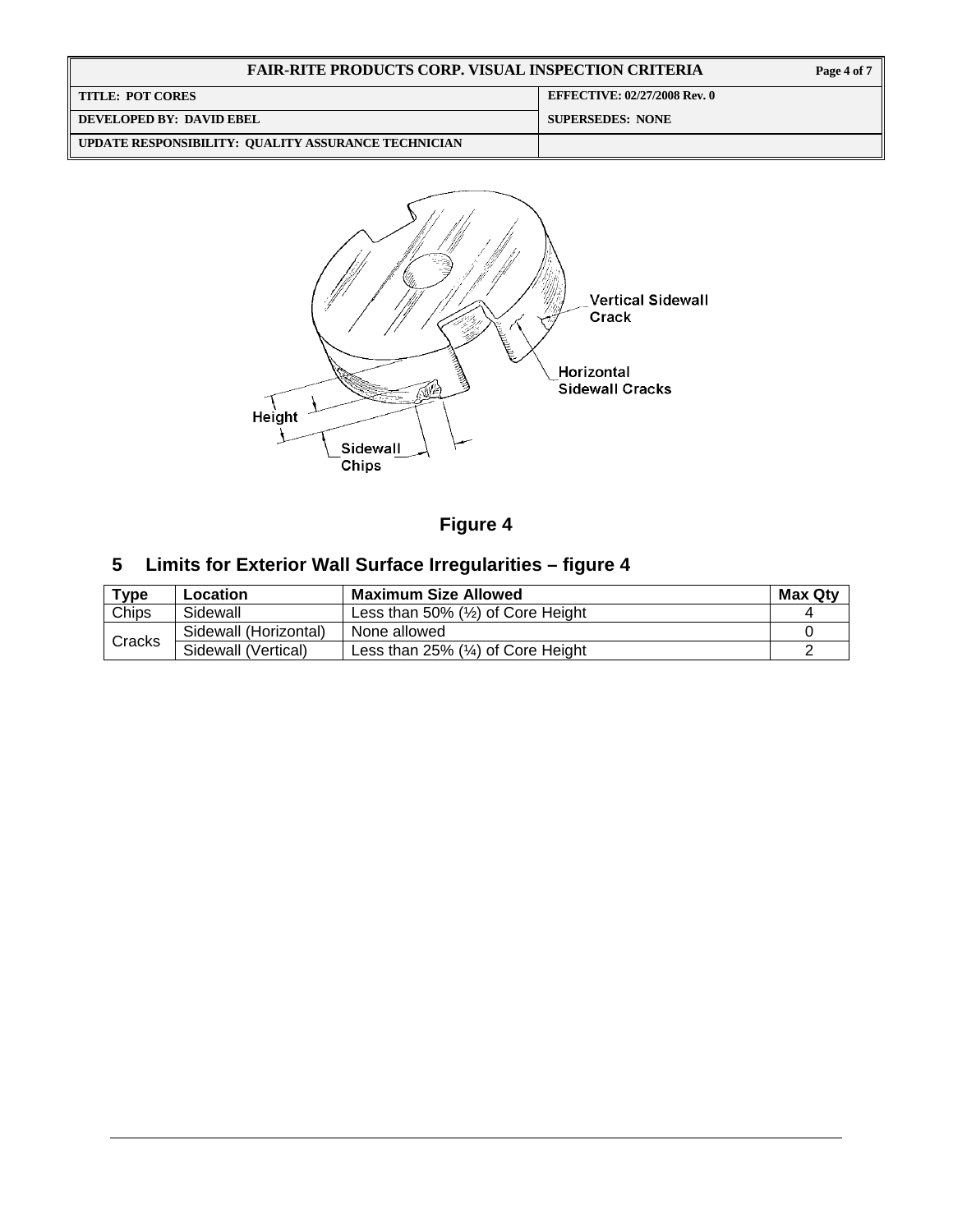| <b>FAIR-RITE PRODUCTS CORP. VISUAL INSPECTION CRITERIA</b> | Page 5 of 7                         |
|------------------------------------------------------------|-------------------------------------|
| <b>TITLE: POT CORES</b>                                    | <b>EFFECTIVE: 02/27/2008 Rev. 0</b> |
| DEVELOPED BY: DAVID EBEL                                   | <b>SUPERSEDES: NONE</b>             |
| UPDATE RESPONSIBILITY: QUALITY ASSURANCE TECHNICIAN        |                                     |



**Figure 5** 

# **6 Limits for Back Surface Irregularities – figure 5**

| <b>Type</b>     | Location                         | <b>Maximum Size Allowed</b>                                                     | Max<br>Qty    | <b>Notes</b>                                                                          |
|-----------------|----------------------------------|---------------------------------------------------------------------------------|---------------|---------------------------------------------------------------------------------------|
|                 | <b>Back Surface</b>              | Less than 50% $(½)$ of the Core Height                                          | 4             |                                                                                       |
| Chips           | <b>Back Surface</b><br>Wire Slot | 100% Outer Wall thickness                                                       | 4             |                                                                                       |
|                 | Parallel to<br>Wire Way          | 100% Length of Wire Slot                                                        | 2             | Surface Cracks only: open<br>or through cracks, visible<br>on both sides, not allowed |
| Cracks          | Radiating from<br>Center Hole    | Cumulative length less than 10% $(^{1}/_{10})$ of<br>core OD                    |               |                                                                                       |
|                 | Radiating from<br>Edge           | 25% $(\frac{1}{4})$ of core OD                                                  | 1             |                                                                                       |
|                 | Radiating from<br>Wire Way       | Cumulative length in each Wire Way less<br>than 50% $(½)$ of the Wire Way Depth | $\frac{1}{2}$ | Must not be open                                                                      |
| Ragged<br>Edges | Outer or inner<br>Edge           | 20% $\binom{1}{5}$ of the relative circumference                                | 1             |                                                                                       |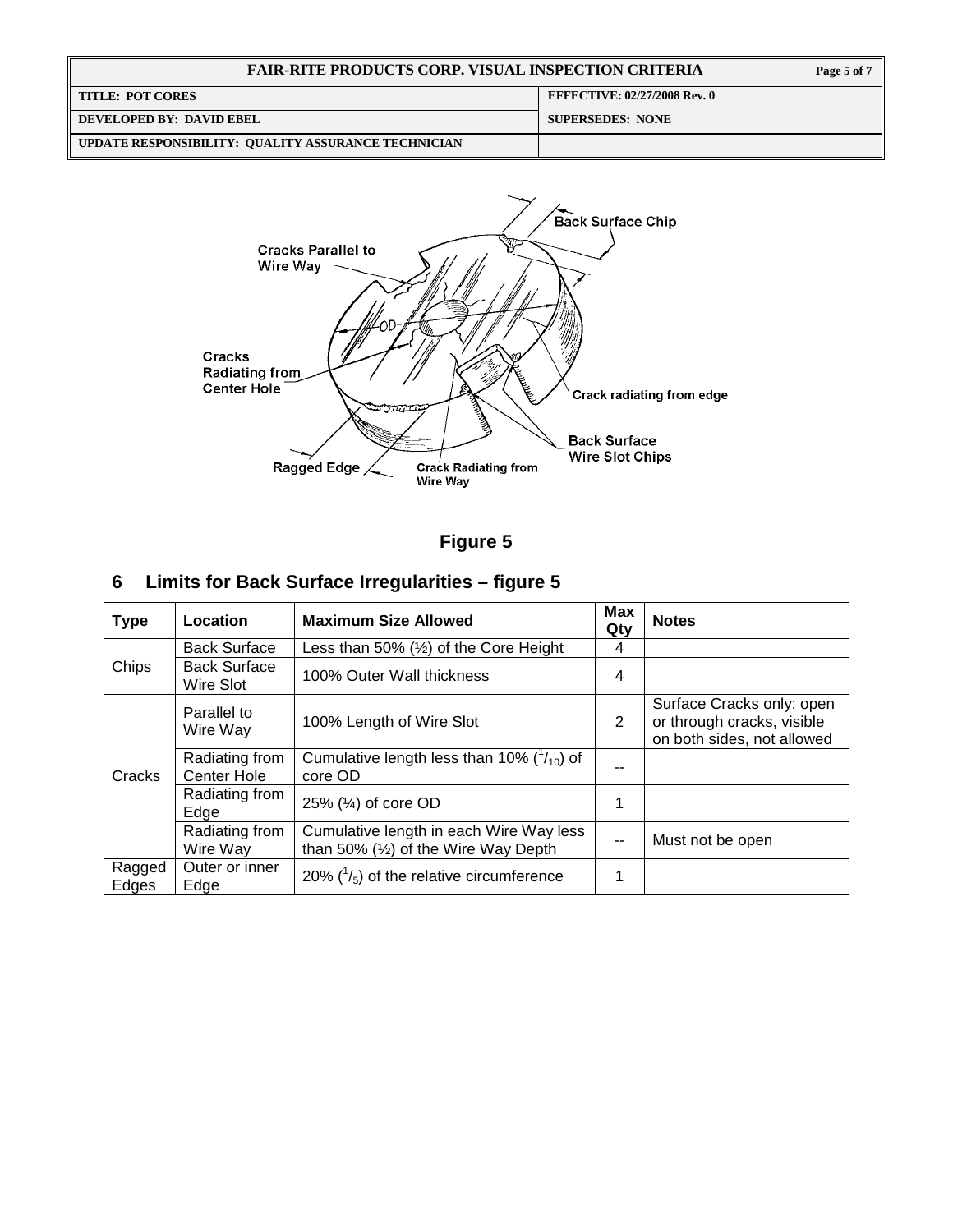| <b>FAIR-RITE PRODUCTS CORP. VISUAL INSPECTION CRITERIA</b> | Page 6 of 7                         |  |
|------------------------------------------------------------|-------------------------------------|--|
| <b>TITLE: POT CORES</b>                                    | <b>EFFECTIVE: 02/27/2008 Rev. 0</b> |  |
| DEVELOPED BY: DAVID EBEL                                   | <b>SUPERSEDES: NONE</b>             |  |
| UPDATE RESPONSIBILITY: QUALITY ASSURANCE TECHNICIAN        |                                     |  |

### **7 Associated Documents:**

**7.1** Fair-Rite Products: Visual Inspection – Definitions & General Criteria

## **8 Revision History**

| <b>Revision Number</b> | <b>Reason for Change</b> | <b>Revision Date</b> |
|------------------------|--------------------------|----------------------|
|                        |                          |                      |
|                        |                          |                      |
|                        |                          |                      |

#### **References:**

International Electrotechnical Commission (IEC) International Standard 60424-1: Ferrite Cores – Guide on the Limits of Surface Irregularities Part 1: General specification (First Edition 1999-05)

International Electrotechnical Commission (IEC) International Standard 60424-2: Ferrite Cores – Guide on the Limits of Surface Irregularities Part 2: RM-cores (First Edition 1997-10)

Magnetic Materials Producers Association (MMPA) MMPA Standard PC 110: Standard Specifications for Ferrite Pot Cores (Revised January, 1984)